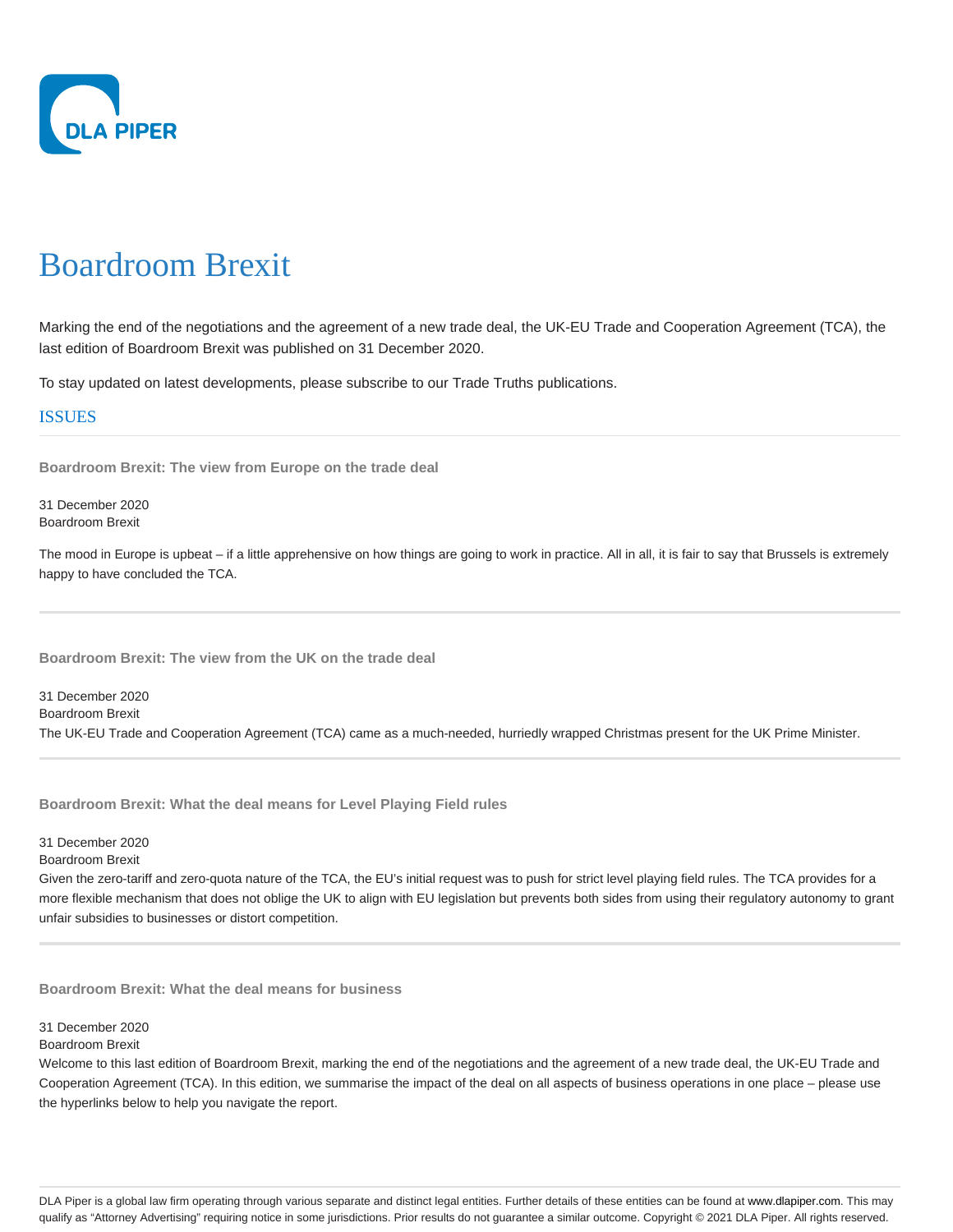## **Boardroom Brexit: What the deal means for dispute resolution**

## 31 December 2020

#### Boardroom Brexit

This was one of the most contentious areas in the negotiations as both sides wanted assurances that the other party would honour the commitments contained in the TCA in the future.

### **Boardroom Brexit: What the deal means for dispute resolution**

# 31 December 2020

# Boardroom Brexit

This was one of the most contentious areas in the negotiations as both sides wanted assurances that the other party would honour the commitments contained in the TCA in the future.

**Boardroom Brexit: What the deal means for energy and climate change**

# 31 December 2020

# Boardroom Brexit

The TCA regulates the trade in electricity and gas between the EU and the UK over interconnectors, provides for cooperation in respect of security of supply, the integration of renewables into their respective markets and cooperation to develop hybrid projects that combine interconnectors and offshore wind farms in the North Sea (thus opening up the potential for a North Sea grid), as well as ensuring open and fair competition and stipulating general safety standards.

## **Boardroom Brexit: What the deal means for fishing**

31 December 2020

Boardroom Brexit

Fisheries punched way above its economic weight in these negotiations, and a compromise was only agreed at the last minute. Many will argue that the quality of the negotiation suffered as a result.

**Boardroom Brexit: What the deal means for funding and procurement**

31 December 2020

Boardroom Brexit

The TCA provides last-minute clarity for UK companies and organisations that participate in EU funded projects, or receive funding and investment through EU programmes, such as Horizon Europe.

**Boardroom Brexit: What the deal means for intellectual property**

31 December 2020

## Boardroom Brexit

The TCA is not radical in terms of its immediate impact on holders of IP rights in the UK or the EU. It does not, for example, affect the post-2020 status of EU trade marks in the UK.

DLA Piper is a global law firm operating through various separate and distinct legal entities. Further details of these entities can be found at www.dlapiper.com. This may qualify as "Attorney Advertising" requiring notice in some jurisdictions. Prior results do not guarantee a similar outcome. Copyright @ 2021 DLA Piper. All rights reserved.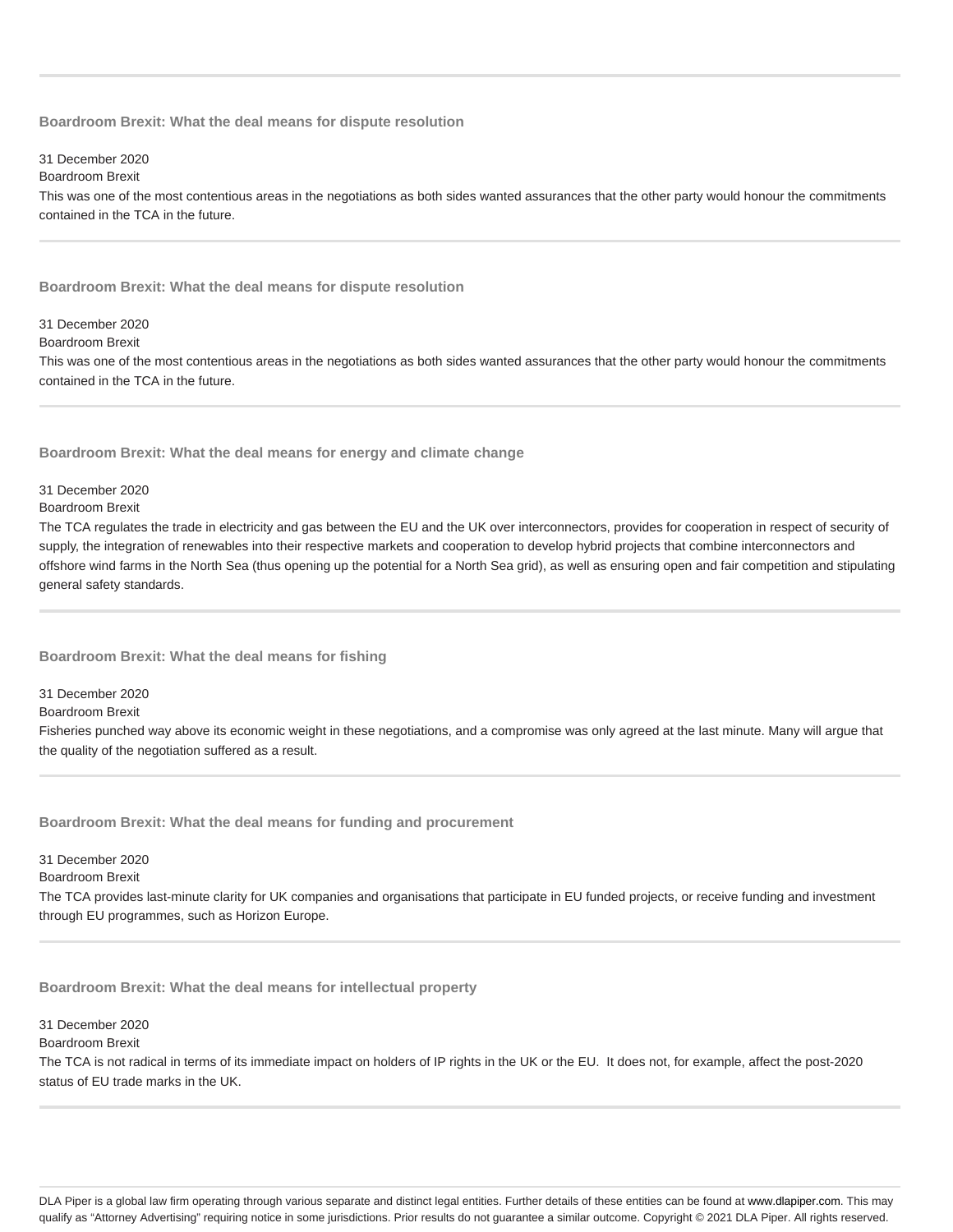**Boardroom Brexit: What the deal means for mobility**

31 December 2020

Boardroom Brexit

From 1 January 2021, freedom of movement between the United Kingdom and European Union will end. There are, however, some provisions in the TCA regarding the temporary movement of those carrying out business-related activities between the UK and EU.

**Boardroom Brexit: What the deal means for personal data and digital trade**

31 December 2020

Boardroom Brexit

The TCA allows personal data to transfer from the EU-UK, for a period of up to six months from 1 January 2021. This 'bridging' period is designed to allow the EU time needed to adopt a formal adequacy decision which will allow the continuing flow of personal data to the UK.

**Boardroom Brexit: What the deal means for state aid and competition**

31 December 2020

Boardroom Brexit

EU state aid law applies to assistance from state resources that is selective in its application and that has a potential effect on trade between EU member states and competition.

**Boardroom Brexit: What the deal means for the UK and EU ratification and implementation process**

31 December 2020 Boardroom Brexit The steps before the EU/UK Trade and Cooperation Agreement becomes law

**Boardroom Brexit: What the deal means for trade in goods**

31 December 2020 Boardroom Brexit What will the Trade and Cooperation Agreement mean for tariffs and quotas, rules of origin, technical barriers to trade, customs and product standards

**Boardroom Brexit: What the deal means for trade in services**

31 December 2020

Boardroom Brexit

The TCA has substantial sectoral coverage, including professional and business services (e.g. legal, auditing, architectural services), delivery and telecommunication services, computer-related and digital services, financial services, research and development services, most transport services and environmental services.

**Boardroom Brexit: What the deal means for transport**

31 December 2020 Boardroom Brexit

DLA Piper is a global law firm operating through various separate and distinct legal entities. Further details of these entities can be found at www.dlapiper.com. This may qualify as "Attorney Advertising" requiring notice in some jurisdictions. Prior results do not guarantee a similar outcome. Copyright @ 2021 DLA Piper. All rights reserved.